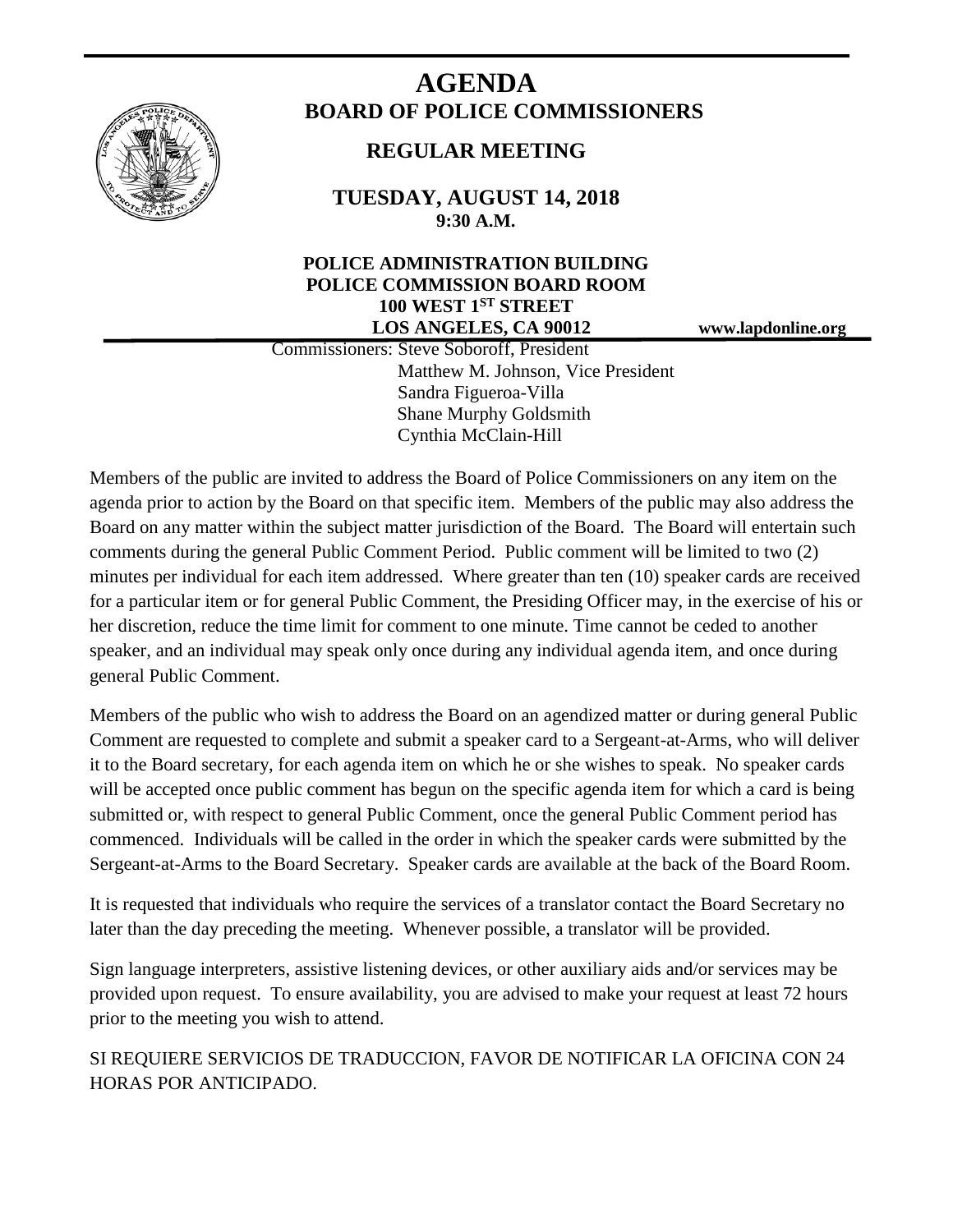#### **CONTINUED FROM AUGUST 7, 2018** 1. **ELECTION OF OFFICERS**

#### 2. **CONSENT AGENDA ITEMS**

A. DEPARTMENT'S REPORT, dated August 8, 2018, relative to a monetary donation in the amount of \$29,032.00, from the Los Angeles Police Foundation, to be used to provide forensic video analysis capabilities and allow for personnel to achieve accreditation as forensic video technicians, for the benefit of Force Investigation Division, as set forth. **IDEN EXECUTE:** [\[BPC #18-0280\]](http://www.lapdpolicecom.lacity.org/081418/BPC_18-0280.pdf)

Recommendation(s) for Board action:

RECEIVE the Department's report and TRANSMIT to the Mayor and City Council for acceptance.

B. DEPARTMENT'S REPORT, dated August 8, 2018, relative a monetary donation in the amount of \$4,790.64, from the Los Angeles Police Foundation, to be used to reimburse members of the Mounted Platoon for the cost of participation in the "Rider-less Horse Detail", for the benefit of Metropolitan Division, as set forth. **[\[BPC #18-0274\]](http://www.lapdpolicecom.lacity.org/081418/BPC_18-0274.pdf)** 

Recommendation(s) for Board action:

APPROVE the Department's report and ACCEPT the donation.

C. DEPARTMENT'S REPORT, dated August 8, 2018, relative to the donation of the chief of Police Hosting fund, valued at \$1,000.00, from the Los Angeles Police Foundation, to be used to foster and improve working relationships between the Los Angeles Police Department and community Stakeholders, activists, law enforcement partners, and leaders from local, State, and Federal governments, for the benefit of the Los Angeles Police Department, as set forth. **IBPC #18-0275** 

Recommendation(s) for Board action:

APPROVE the Department's report and ACCEPT the donation.

D. DEPARTMENT'S REPORT, dated August 8, 2018, relative to a monetary donation in the amount of \$420.00, form the Los Angeles Dodgers, LLC, to be utilized for food and recreational activities and events for the benefit of the Olympic Area Cadet Program, as set forth. **IBPC# 18-0276** 

Recommendation(s) for Board action:

APPROVE the Department's report and ACCEPT the donation.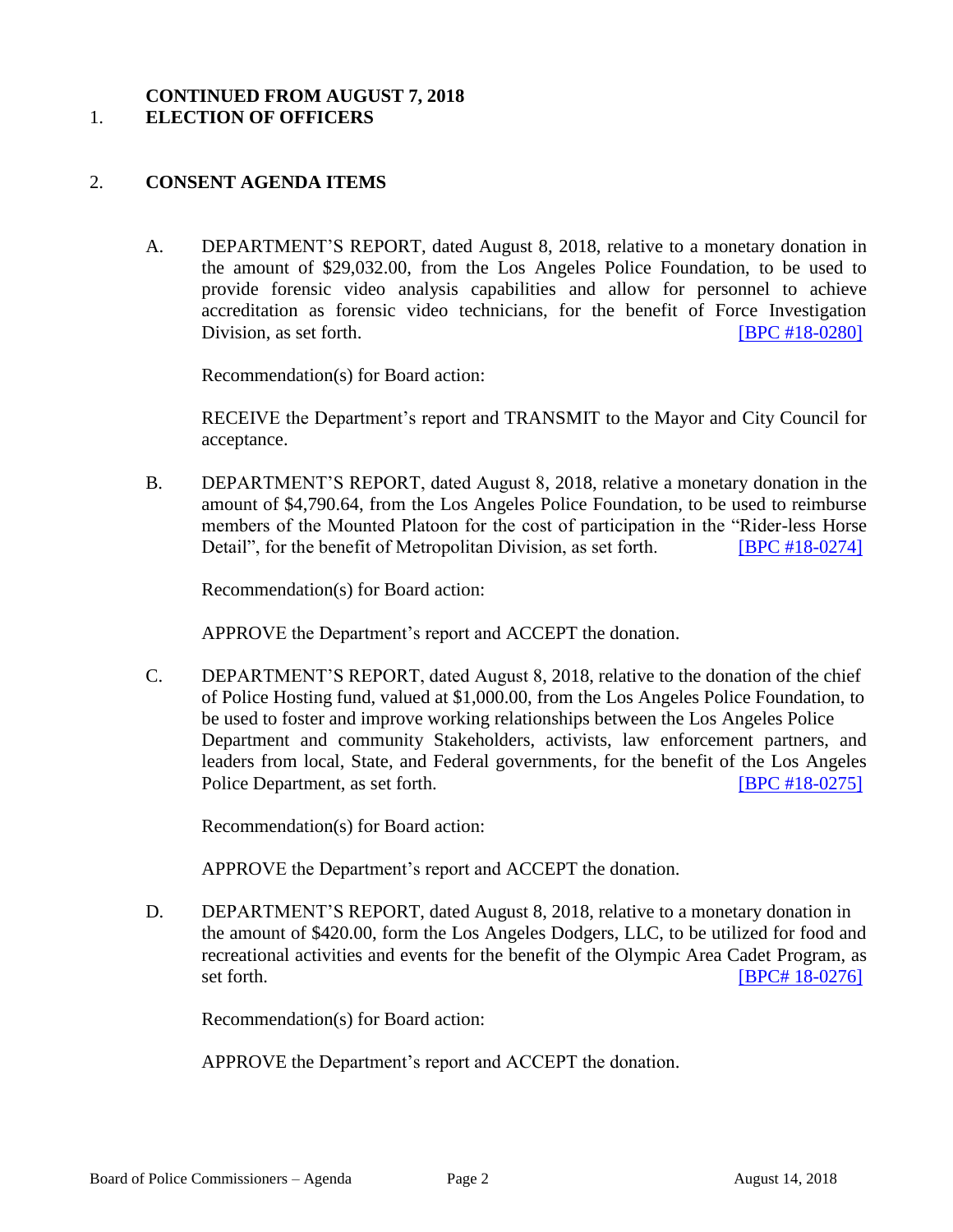E. DEPARTMENT'S REPORT, dated August 8, 2018, relative to a monetary donation in the amount of \$200.00, from the Los Angeles Philharmonic Association, to be utilized for food and recreational activities and events, for the benefit of the Olympic Area Cadet Program, as set forth. **IDPC 4** [18-0277\]](http://www.lapdpolicecom.lacity.org/081418/BPC_18-0277.pdf)

Recommendation(s) for Board action:

APPROVE the Department's report and ACCEPT the donation.

F. DEPARTMENT'S REPORT, dated August 8, 2018, relative to the donation of sniper equipment, valued at \$12,616.70, from the Los Angeles Police Foundation, for the benefit of Metropolitan Division, as set forth. **[\[BPC #18-0278\]](http://www.lapdpolicecom.lacity.org/081418/BPC_18-0278.pdf)** 

Recommendation(s) for Board action:

APPROVE the Department's report and ACCEPT the donation.

G. DEPARTMENT'S REPORT, dated August 8, 2018, relative to a monetary donation in the amount of \$6,100.85, from the Mid-Valley Community Police Council, to be used to reimbursement for expenses related to the  $2<sup>nd</sup>$  Annual Easter Egg Hunt and Community Event, for the benefit of the Van Nuys Area, as set forth. [BPC# [18-0279\]](http://www.lapdpolicecom.lacity.org/081418/BPC_18-0279.pdf)

Recommendation(s) for Board action:

APPROVE the Department's report and ACCEPT the donation.

H. DEPARMENT'S REPORT, dated August 8, 2018, relative to a monetary donation in the amount of \$1,750.00, from Century City Mall, LLC., to be utilized for food and recreational activities and events, for the benefit of the West Los Angeles Area Cadet Program, as set forth. **IDPC# 18-0281** 

Recommendation(s) for Board action:

APPROVE the Department's report and ACCEPT the donation.

I. DEPARTMENT'S REPORT, dated August 8, 2018, relative to a monetary donation in the amount of \$240.00, from the Los Angeles Dodgers, LLC., to be utilized for food and recreational activities and events, for the benefit of the West Los Angeles Area Cadet Program, as set forth. [BPC# [18-0282\]](http://www.lapdpolicecom.lacity.org/081418/BPC_18-0282.pdf)

Recommendation(s) for Board action:

APPROVE the Department's report and ACCEPT the donation.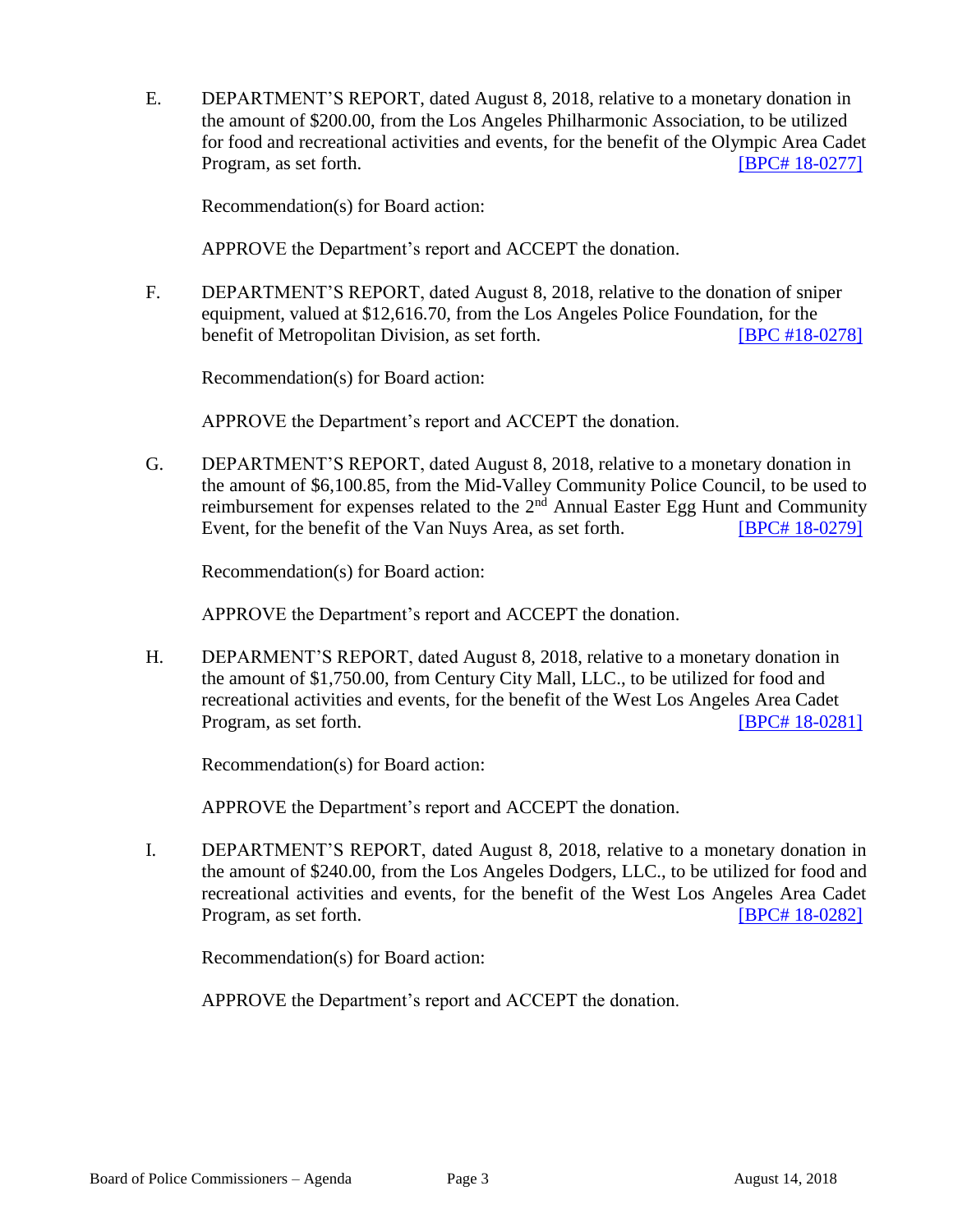J. DEPARTMENT'S REPORT, dated August 8, 2018, relative to a monetary donation in the amount of \$1,437.97, from the Mid-Valley Community Police Council, to be used for the reimbursement for the renewal of GPS tracing for Specialized Units, funeral flower arrangements for employees' families, food for the 4<sup>th</sup> of July Officer Appreciation event, and food for the Vice Prostitution Task Force, for the benefit of Van Nuys Area, as set forth. **IDPC #18-0283** 

Recommendation(s) for Board action:

APPROVE the Department's report and ACCEPT the donation.

K. DEPARTMENT'S REPORT, dated August 14, 2018, relative to the destruction of obsolete duplicate records for West Los Angeles Area, as set forth. [BPC# [18-0270\]](http://www.lapdpolicecom.lacity.org/081418/BPC_18-0270.pdf)

Recommendation(s) for Board action:

APPROVE the Department's report and TRANSMIT to the City Clerk, Records Management Officer.

L. DEPARTMENT'S REPORT, dated August 14, 2018, relative to the destruction of obsolete duplicate records for Southwest Area, as set forth. [\[BPC# 18-0271\]](http://www.lapdpolicecom.lacity.org/081418/BPC_18-0271.pdf)

Recommendation(s) for Board action:

APPROVE the Department's report and TRANSMIT to the City Clerk, Records Management Officer.

M. DEPARTMENT'S REPORT, dated August 14, 2018, relative to the destruction of obsolete duplicate records for Olympic Area, as set forth. [\[BPC# 18-0272\]](http://www.lapdpolicecom.lacity.org/081418/BPC_18-0272.pdf)

Recommendation(s) for Board action:

APPROVE the Department's report and TRANSMIT to the City Clerk, Records Management Officer.

N. DEPARTMENT'S REPORT, dated August 14, 2018, relative to the destruction of obsolete duplicate records for Hollywood Area, as set forth. [\[BPC# 18-0273\]](http://www.lapdpolicecom.lacity.org/081418/BPC_18-0273.pdf)

Recommendation(s) for Board action:

APPROVE the Department's report and TRANSMIT to the City Clerk, Records Management Officer.

#### 3. **REGULAR AGENDA ITEMS**

A. DEPARTMENT'S DISCUSSION and possible Board action relative to the hearing conducted on July 24, 2019 regarding the strategies and technologies utilized by the Los Angeles Police Department in Data-Driven Evidence Based Policing.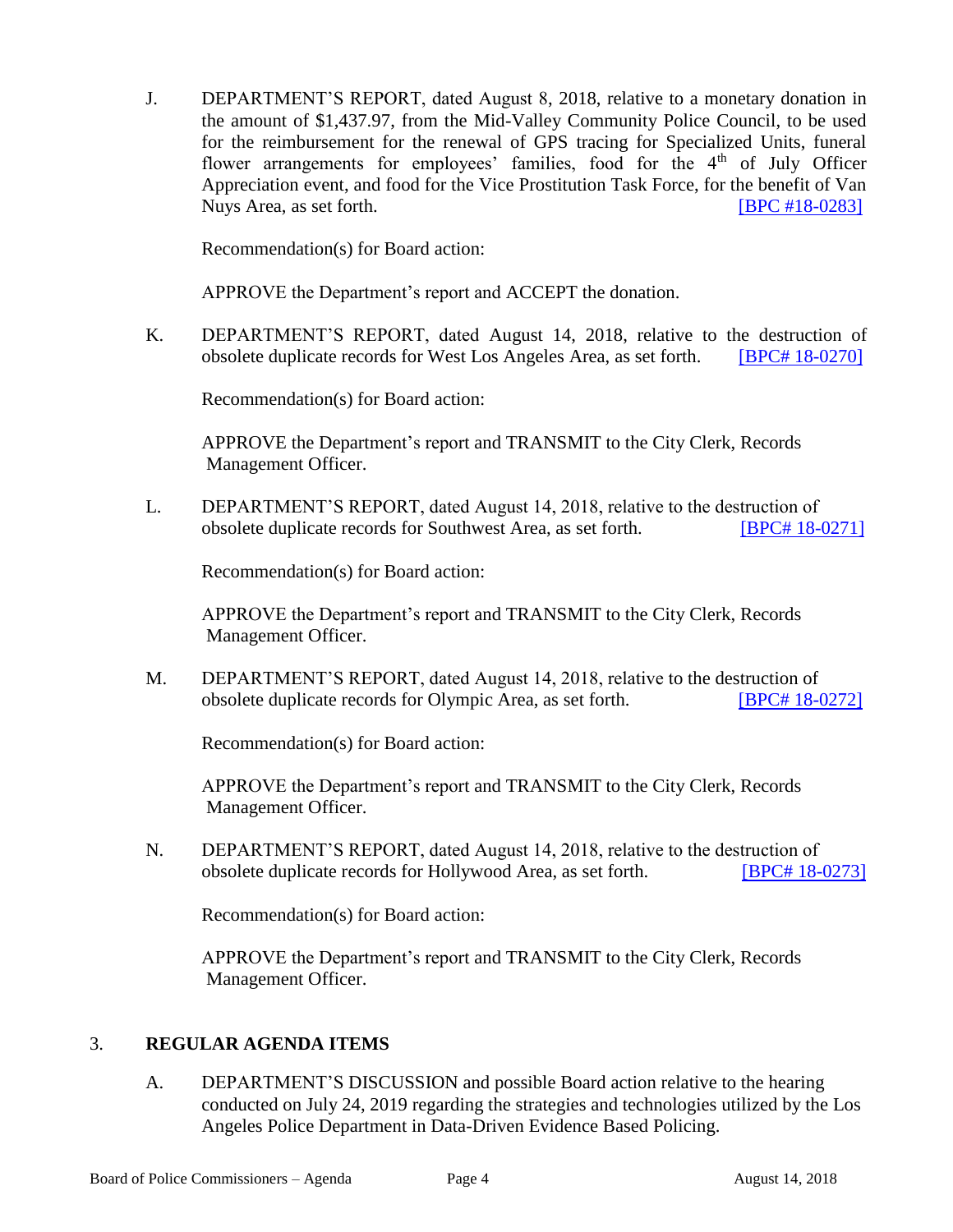B. DEPARMTMENT'S REPORT, dated August 9, 2018, relative to the Jail Homeless In-Reach Program, as set forth. [\[BPC #18-0285\]](http://www.lapdpolicecom.lacity.org/081418/BPC_18-0285.pdf)

Recommendation(s) for Board action:

APPROVE the Department's report.

C. DEPARTMENT'S REPORT, dated August 9, 2018, relative to the Procedures Following an Officer Involved Shooting Resulting in Injury or a Categorical Use of Force Resulting in Death – Revised, as set forth. [\[BPC 18-0284\]](http://www.lapdpolicecom.lacity.org/081418/BPC_18-0284.pdf)

Recommendation(s) for Board action:

APPROVE the Department's report.

D. DEPARTMENT'S REPORT, dated August 10, 2018, relative to the Audit Recommendations Status Report for June 2018, as set forth. [\[BPC #18-0269\]](http://www.lapdpolicecom.lacity.org/081418/BPC_18-0269.pdf)

Recommendation(s) for Board action:

APPROVE the Department's report.

#### 4. **REPORT OF THE CHIEF OF POLICE**

- Significant Incidents and activities occurring during the period of August 7, 2018 through August 14, 2018
- Crime Statistics
- Recruitment/Reinstatement/Reassignment of Officers
- Department Personnel Strength

#### **5. PUBLIC COMMENT PERIOD**

#### **6. CLOSED SESSION ITEMS**

- A. PUBLIC EMPLOYEE DISCIPLINE/DISMISSAL/RELEASE/PUBLIC EMPLOYEE PERFORMANCE EVALUATION. Non-Tactical Unintentional Discharge (NTUD). Government Code Section 54957.
	- 1. NTUD #070-17 One Police Officer II *(Date of Occurrence – 10/23/17*

#### **ADJOURNMENT**

Support materials relative to Open Session agenda items are available for public inspection in Room 134, Police Administration Building. The Board may consider matters of an emergency nature not appearing on the published agenda. Information on supplemental agenda items may be obtained by calling the Office of the Board Secretary, Police Commission, at (213) 236-1400 (TDD 213/236-1440), after 9:30 a.m., Friday, August 10, 2018.